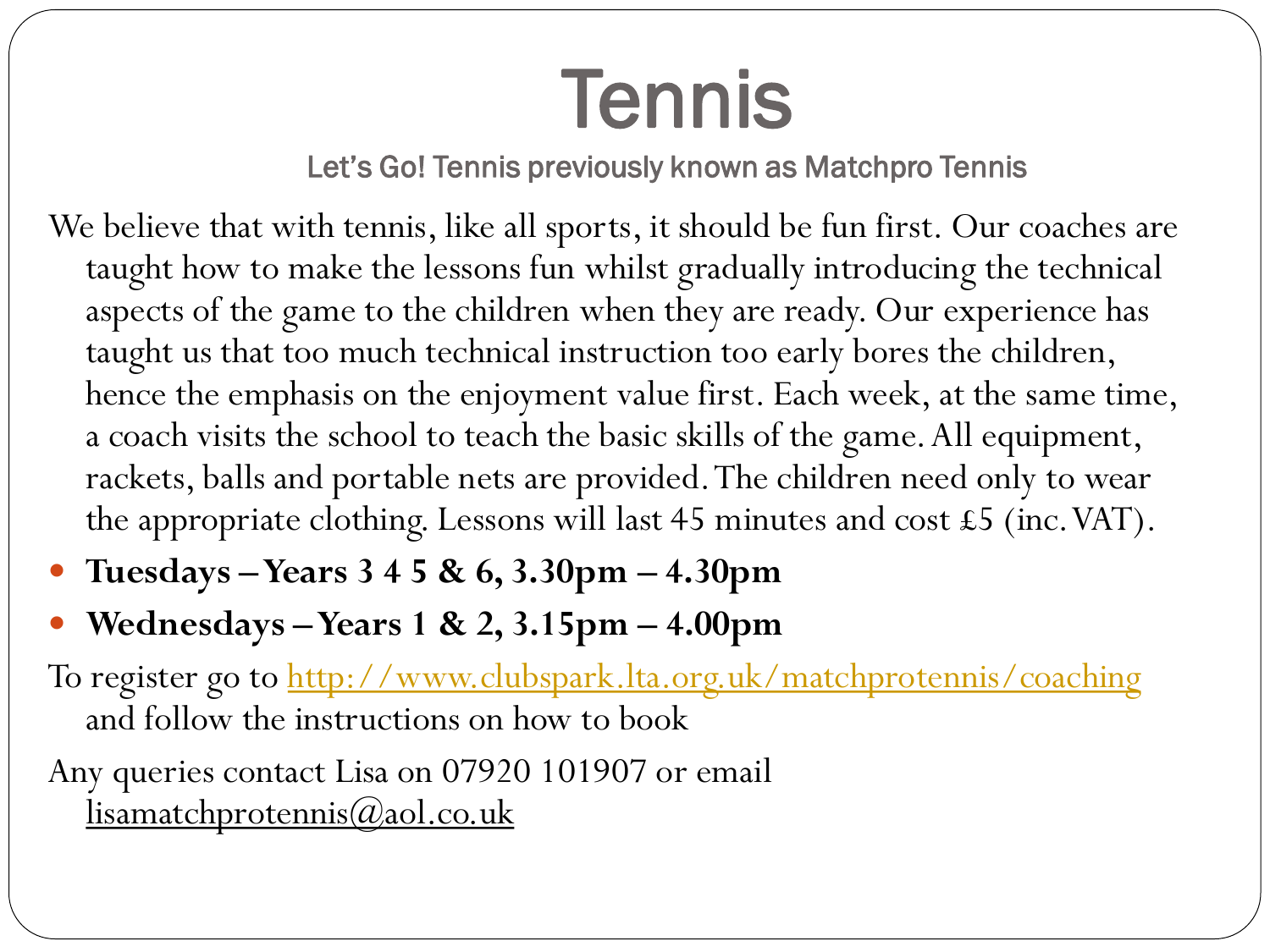

## **Football Club**

**Wednesdays 3.40pm – 4.40pm for Years 4, 5 & 6 (10 weeks £50.00) Thursdays 3.40pm – 4.40pm for Years 1, 2 & 3 (9 weeks £45.00)**

**Basketball Club**

**Fridays 3.40pm – 4.40pm for Years 3, 4, 5 & 6 (10 weeks £50.00)**

As an organisation, we aim to promote a healthy lifestyle and inclusion within our local community through numerous programmes, sessions and campaigns.

With regards to our after school clubs, the Trust aims to encourage pupil, teacher and school development through a variety of fun multi-sport based activities designed to help improve confidence, skills, teamwork, social skills and a healthy lifestyle.

**To register please sign up and make payment via Parent Pay £50.00 per term**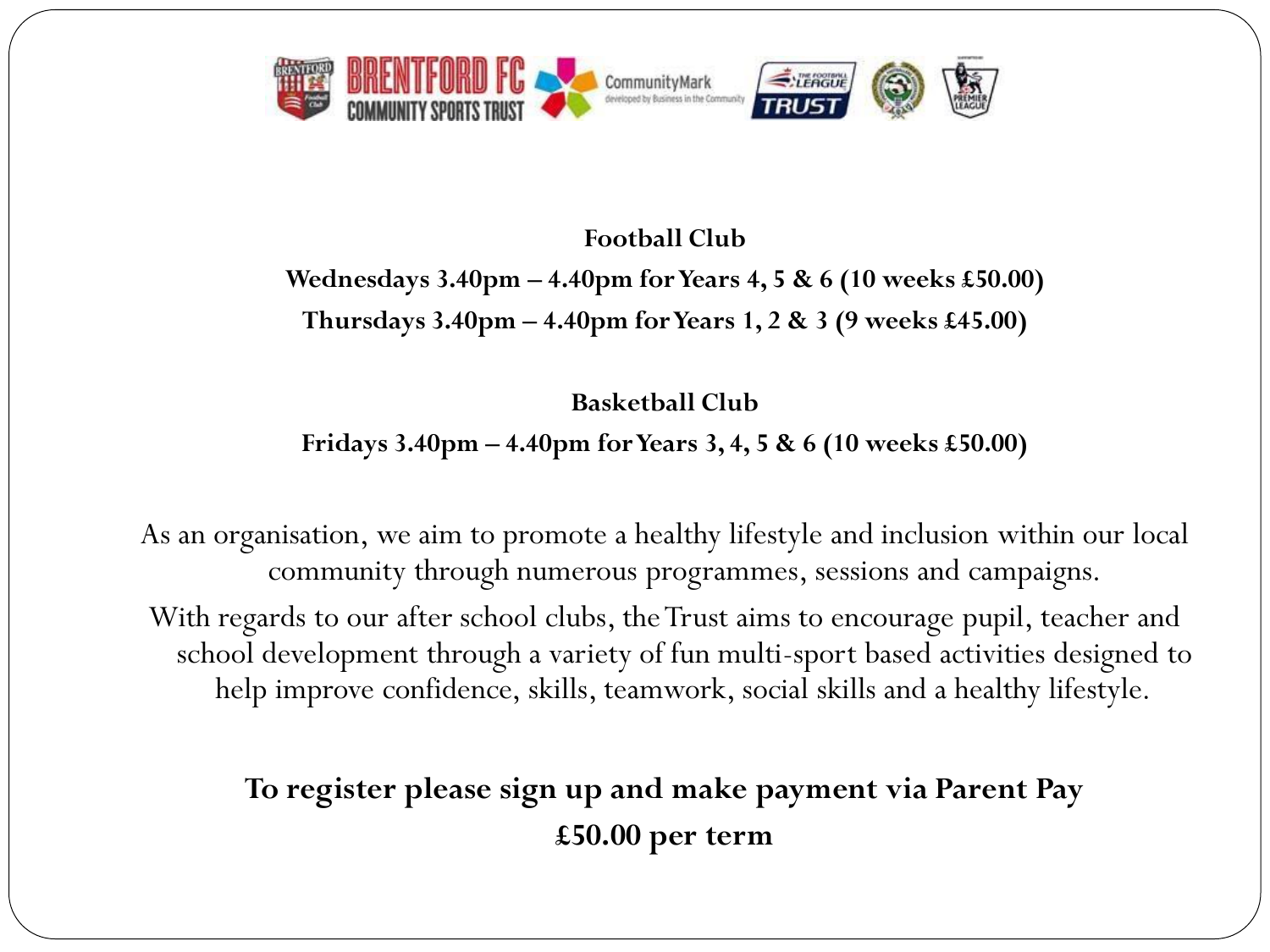## *TEAM UP : GIRLS NETBALL, HOCKEY and CRICKET*

Lessons to be taken by Mrs Frain Bell on Thursday after school (3.30pm – 4.30pm) on the Astroturf. Open to Girls in Y5 and Y6. **(NO COST FOR THIS CLUB)**

We are offering a girls only programme called "Team up".

Team Up will focus on three different ball games: In the Autumn Term we will play Hi5 Netball, In the Spring Term we will play KwikSticks Hockey In the Summer term we will play Kwik Cricket.

The playing equipment will be provided by school.

Players will learn the skills and rules of each sport and get the opportunity to play matches. This is an exciting new development and I look forward to seeing you there.

To sign up please email [admin@olovrc.com](mailto:admin@olovrc.com)